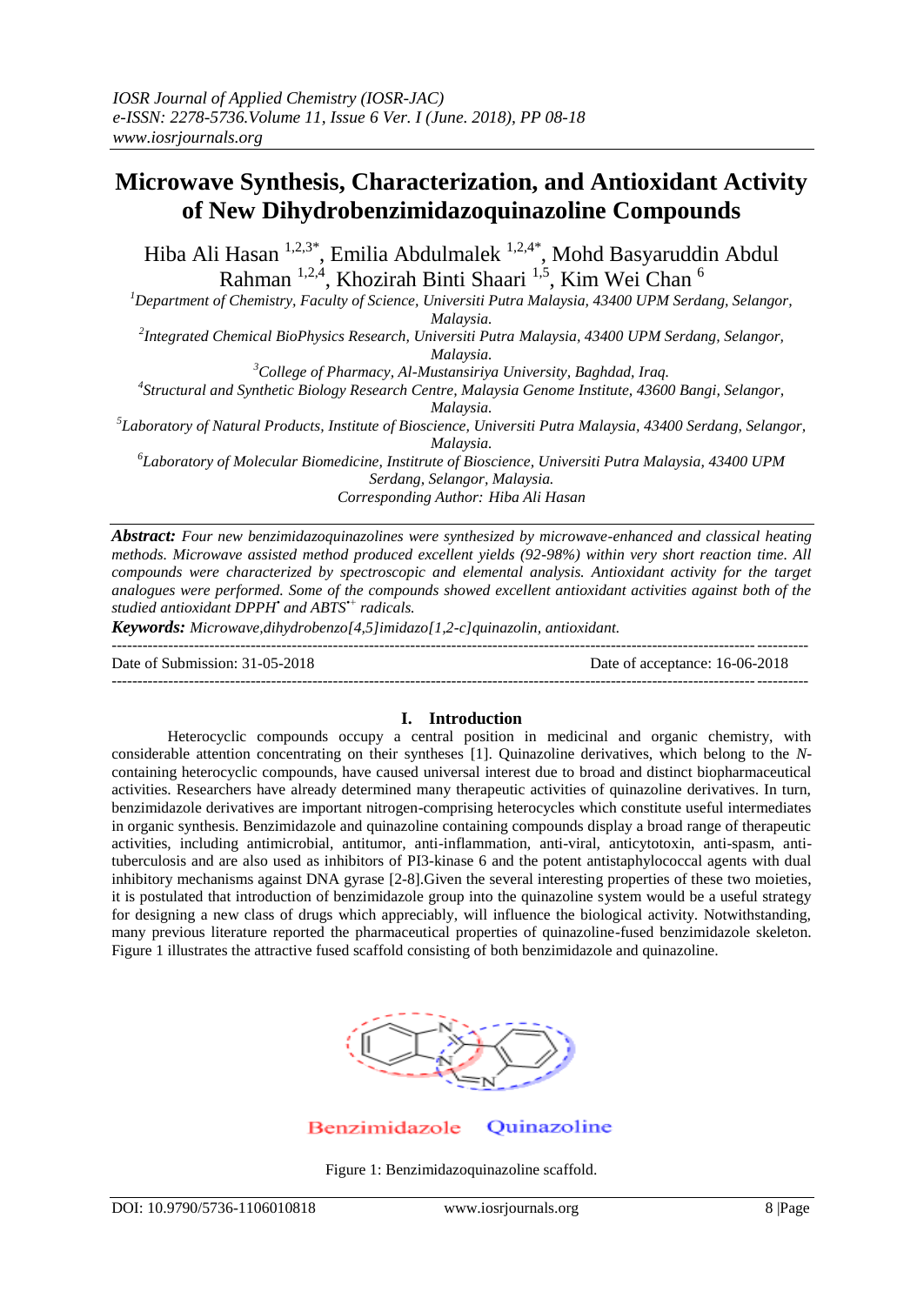The imbalance of antioxidant mechanisms inside human bodies leads to the progression of oxidative stress and numerous diseases, especially various chronic and age-related ones such as carcinogenesis, inflammation, and atherogenesis. As important supplements to the scavenging mechanisms, antioxidants (both naturally occurring and synthetic) have been widely applied in pharmaceuticals, foods, and cosmetics [9]. Therefore there is growing request to design and synthesise new antioxidants for pharmaceutical use. In this article we study the syntheses and characterization of four new dihydrobenzimidazoquinazolines using microwave-assissted and classical heating techniques. Antioxidant activities for those compounds are studied as well.

## **2.1 Materials**

## **II. Materials and Methods**

All chemicals used in this project were commercially available and of analytical grade and used as received without any additional purifications. Glacial acetic acid was purchased from J.T. Baker/USA. Silica gel aluminum plates 60 F254, analytical grade methanol, 1-butanol, and Mueller-Hinton agar were purchased from Merck/Germany. 2-(2-aminophenyl)-1*H*-benzimidazole,*o*-tolualdehyde, 2,2′-azino-bis(3-ethylbenzothiazoline-6-sulfonic acid) diammonium salt (ABTS), trans-cinnamaldehyde, hydrocinnamaldehyde, potassium persulphate.  $(\pm)$ -6-hydroxy-2.5.7.8-tetramethylchromane-2-carboxylic acid (Trolox). 2.2-diphenyl-1- $(\pm)$ -6-hydroxy-2,5,7,8-tetramethylchromane-2-carboxylic acid (Trolox), 2,2-diphenyl-1picrylhydrazyl (DPPH) were purchased from Sigma-Aldrich. Ethyl acetate, *n*-hexane, toluene, and DMSO were obtained from Fisher Scientific/UK. Tetracycline was purchased from Bioanalysis/Turkey, nystatin from Bio Basic/Canada, and quinine sulphate from BDH/UK. To dry the solvents, 3Å molecular sieves were used from Acros organics/USA.

## **2.2 Instrumentation**

The microwave assisted synthesis was carried out using single mode benchtop CEM microwave reactor and the reaction profile was followed using Synergy software.Melting points of samples were determined by using Barnstead Electrothermal. <sup>1</sup>H-NMR (400 and 500 MHz) and <sup>13</sup>C-NMR (100 and 125 MHz) spectra were analyzed by aid of JEOL JNM ECA 400 and 500. CHN elemental analysis were performed by LECO TruSpec Micro CHNS and mass spectrum of targeted compounds were measured by aid of GCMS QP5050A (Shimadzu).Fourier Transform Infrared (FTIR) spectra were analyzed using IR Tracer-100 (Shimadzu) and 100 FTIR Spectrometer (PerkinElmer). The absorbance of the radical-samples mixture were obtained by Thermo Scientific ELISA reader. In addition, UV-Vis absorbance maxima and emission maxima (photoluminescence, PL) of samples were obtained at 25°C by running UV-1650 PC (UV-Visible spectrophotometer, Shimadzu) and Perkin Elmer LS 55 Fluorescence Spectrometer, respectively. Finally, the optical activities were obtained by using Autopol VI, Automatic Polarimeter manufactured by Rudolph Research Analytical/Hackettstown.

## **2.3 Synthesis and characterization**

Four dihydro-benzimidazoquinazoline derivatives were synthesized according to the following two protocols as shown in Figure 2

## **a. General microwave-assisted method**

The microwave-assisted synthesis was conducted according to Negi *et al*., 2015 [10] with some modifications. In a 10-mL microwave vials, aldehydes (1.2 mmol) were dissolved in methanol (1 mL) and added dropwise to 2-(2-aminophenyl)-1H-benzimidazole (1 mmol, 0.21 g) which was dissolved in methanol (5 mL), followed by two drops of glacial acetic acid. The solution was irradiated with stirring in a single-mode benchtop CEM microwave (USA) for 5-20 min at 102°C and the reaction was monitored using Synergy software. TLC was performed to check the reaction progress and completion. After 5 min., the vial was cooled down to room temperature, dried in vacuum oven, and washed with suitable solvent to provide the final pure product. Crystals were grown by slow evaporation of butanol or toluene to give crystalline solid with yield of 92-98%.

## **b. General classical heating method**

The conventional reflux method was performed according to Kapoor *et al*., 2011 [11] with slight modifications. In a 50-mL round bottom flask, aldehydes (1.2 mmol) derivatives was dissolved in methanol (1mL) and then added dropwise to 2-(2-aminophenyl)-1H-benzimidazole (1 mmol, 0.21 g) which was dissolved in hot methanol (15 mL), followed by two drops of glacial acetic acid. The prepared mixture was heated to reflux with stirring at 95°C for 45-240 min over an oil bath. The reaction progress was monitored every fifteen minutes to check the reaction development. Then, it was cooled down to RT after its completion as evidenced by TLC. The target crystals obtained after vacuum drying, and vigorously washing of the crude product with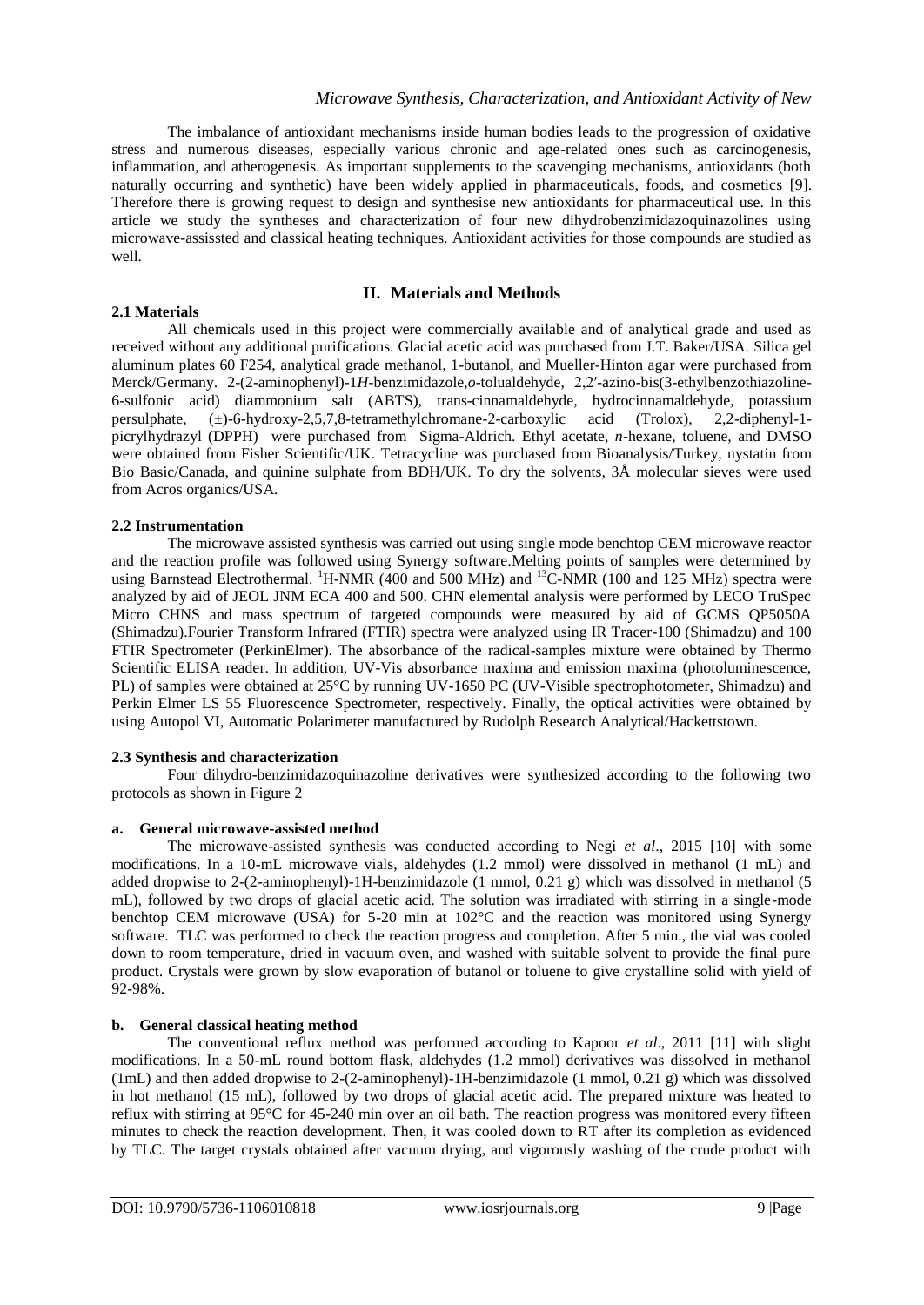suitable solvents to produce the precipitate which was recrystallized from butanol or toluene to furnish shiny crystals of 55-83% yield.



Figure 2: General scheme for synthesis of dihydro-benzimidazoqunazolines [1-4].

#### **Synthesis of 6-(3-(benzyloxy)-4-methoxyphenyl)-5,6-dihydrobenzo[4,5]imidazo[1,2-***c***] quinazoline [1]**

Following the microwave**-**assisted method (a) using 3-benzyloxy-4-methoxybenzaldehyde (0.29 g, 1.2 mmole), new compound **1a** was obtained and characterized directly without any further purification as an off white solid (0.38 g, 92%), while following the conventional heating method (b) the same compound **1b** was obtained in 0.23 g, 55%; m.p.:204-205°C; R<sub>f</sub>:0.66 in hexane: ethyl acetate (1:1) solvent system.[ $\alpha$ ] $^{20}_{D}$  =+40.1  $(c=0.01, DMSO)$ . FTIR UATR  $(cm^{-1})$  vmax: 3188 (N-H stretching), 3103(=C-H sp<sup>2</sup> stretching), 2956 (-C-H sp<sup>3</sup>) stretching), 1614 (**C=N** stretching), 1517 (**C=C** aromatic stretching),1393 **N-H** bending), 1305 (**C-N** stretching), 1250 (**C-O** stretching), 735 (**C-H** aromatic out of plane bending).<sup>1</sup>H NMR (500 MHz, *DMSO-d*6) δ ppm 3.71 (s, 3 H, **CH3**), 4.95 (d, *J*=1.4 Hz, 2 H, **CH2**), 6.74 (dd, *J*=2.0, 8.3Hz, 1 H, **H-6"**), 6.9 (ddd, *J*=1.0,7.3, 8.0 Hz, 1H, **H-8**),6.9 (d, *J*=8.0 Hz, 1 H, **H-10**), 6.89-6.92 (m, 2 H, **H-6, 5"**), 7.02 (d, *J*=8.1, 1 H, **H-5'**), 7.06 (ddd, *J*=1.2, 7.6, 8.4,1 H, **H-3'**), 7.16(ddd, *J*=1.5, 8.4, 8.4,1 H, **H-4"**'), 7.17 (d, *J*=2.0 Hz,1H,**H-2"**), 7.26 (ddd, *J*=1.0,7.3,8.0 Hz, 1 H, **H-9**), 7.29 - 7.36 (m, 5 H, **H-4',2'", 3'", 5'",6'"**), 7.49 (s, 1 H, **N-H**), 7.64 (d, *J*=8.4 Hz, 1 H, **H-2'**), 7.94 (dd, *J*=1.0, 8.0 Hz, 1 H, **H-7**). <sup>13</sup>C NMR (125 MHz, *DMSO-d6*) δ ppm55.6 (**CH3**), 67.9 (**CH2**), 69.9 (**C-6**), 110.6 (**C-5'**), 111.9 (**C-6"**), 112.0 (**C-2"**), 114.8 (**C-3**), 118.2 (**C-8**), 118.6 (**C-2'**), 118.9 (**C-10**), 122.0 (**C-5"**), 122.1 (**C-4"'**), 124.6 (**C-1"'**), 127.9 (**C-3', 2'", 6'"**), 128.4 (**C-4', 3'", 5'"**), 131.6 (**C-9**), 132.5 (**C-7**), 132.9 (**C-1"**), 136.6 (**C-6'**), 143.4 (**C-4**), 143.9 (**C-7'**), 147.0 (**C-3''**), 147.6 (**C-4''**), 149.7 (**C-2**). MS: DIMS  $m/z$ : 433 (M<sup>+</sup>, 22%), 220 ( $[C_{14}H_{10}N_3]^+$ , 25), 194 ( $[C_{13}H_{10}N_2]^+$ , 100), 91 ( $[C_6H_5N]^+$ , 47). Anal. Calcd. for  $C_{28}H_{23}N_3O$ : C, 80.55; H, 5.55; N, 10.06%. Found: C, 80.60; H, 5.82; N, 9.95%. UV-Vis in DMSO  $\lambda_{\text{max}}$ , nm ( $\varepsilon$ , L mole<sup>-1</sup> cm<sup>-1</sup>): 360( $\varepsilon$ ,  $0.300 \times 10^4$ ), 305 ( $\varepsilon$ , 0.424  $\times 10^4$ ).

#### **Synthesis of new 6-(***o***-tolyl)-5,6-dihydrobenzo[4,5]imidazo[1,2-***c***] quinazoline [2]**

Following the microwave**-**assisted method (a) using *o***-**tolualdehyde (138.76 μL, 1.2 mmole), new compound **2a** was obtained and characterized directly without any further purification as an off white solid (0.29 g, 96%), while following the conventional heating method (b) the same compound **2b** was obtained in 0.26 g, 83%; m.p.: 196-197°C; R<sub>f</sub>:0.56 in hexane: ethyl acetate (2:1) solvent system.  $[\alpha]_{D_2}^{20}$  =+4.1 (c=0.01, DMSO). FTIR UATR (cm<sup>-1</sup>) umax: 3149 (N-H stretching), 2928 (-C-H sp<sup>3</sup> and  $=$ C-H sp<sup>2</sup> stretching), 1788 (orthosubstitution of benzene ring), 1605 (**C=N** stretching), 1476 (**C=C** aromatic stretching and **N-H** bending), 1277 (**C-N** stretching), 729 (**C-H** aromatic out of plane bending). <sup>1</sup>H NMR (500 MHz, *DMSO-d*6) δ ppm 2.48 (s, 3H, C**H**3), 6.60 (d, *J*=8.0 Hz, 1 H, **H-5'**), 6.82 (ddd, *J*=7.9, 7.4, 1.0 Hz, 1H, **H-8**), 6.85 (d, *J*=8.7 Hz, 1H, **H-10**), 6.95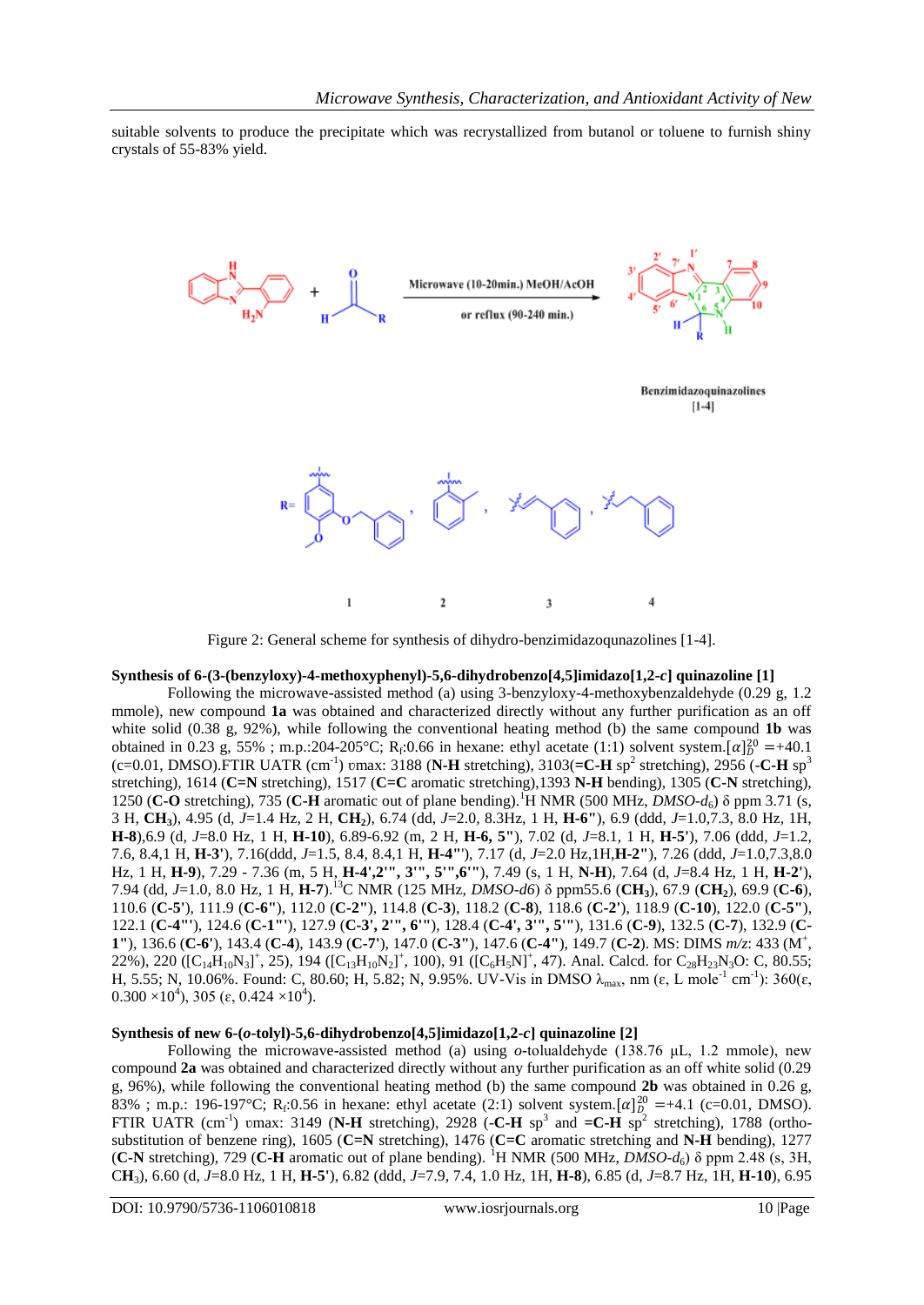- 7.00 (m, 2 H, **H-4', 4"**), 7.10 - 7.15 (m, 2 H, **H-3', 5"**), 7.16 (d, *J*=1.4 Hz, 1H, **H-6**), 7.24 (ddd, *J*= 8.7, 7.4, 1.6 Hz, 1 H, **H-9**), 7.26 - 7.31 (m, 2 H, **H-3'',6''**), 7.32 (s, 1 H, N-**H**), 7.65 (d, *J*=8.0 Hz, 1 H, **H-2'**), 8.00 (dd, *J*=7.9, 1.6 Hz, 1 H, **H-7**). <sup>13</sup>C NMR (125 MHz, *DMSO-d6*) δ ppm 18.6 (**C**H3), 66.8 (**C-**6), 110.3 (**C**-5'), 111.5 (**C**-2"), 114.7 (**C**-6"), 118.0 (**C**-5"), 118.6 (C-3"), 121.9 (**C**-2'), 122.0 (**C**-10), 124.6 (**C**-4"), 126.3 (**C**-7), 126.8 (**C**-9), 129.1 (**C**-4), 131.2 (**C**-4'), 131.5 (**C**-3'), 132.8 (C-3), 136.0 (**C**-1"), 136.8 (**C**-6'), 143.3 (**C**-7'), 144.0 (**C**-4), 147.6 (**C**-2). MS: DIMS  $m/z$ : 311 (M<sup>+</sup>, 39%), 220 ( $[C_{14}H_{10}N_3]^+$ , 20), 194 ( $[C_{13}H_{10}N_2]^+$ , 100). Anal. Calcd. for  $C_{21}H_{17}N_3$ : C, 81.00; H, 5.50; N, 13.49%. Found: C, 80.50; H, 5.78; N, 13.75%. UV-Vis in DMSO  $\lambda_{max}$ , nm ( $\varepsilon$ , L mole<sup>-1</sup> cm<sup>-1</sup>): 361 ( $\varepsilon$ , 0.196  $\times$ 10<sup>4</sup>), 305 ( $\varepsilon$ , 0.301  $\times$ 10<sup>4</sup>).

## **Synthesis of new (***E***)-6-styryl-5,6-dihydrobenzo[4,5]imidazo[1,2-***c***] quinazoline [3]**

Following the microwave-assisted method (a) using cinnamaldehyde (151.04 μL, 1.2 mmole), new compound **4a** was obtained and characterized directly without any further purification as a white solid (0.31 g, 97%), while following the conventional heating method (b) the same compound **4b** was obtained in 0.27 g, 83%; m.p.: 268-269°C; R<sub>f</sub>: 0.35 in hexane: ethyl acetate (2:1) solvent system.[ $\alpha$ ] $_{10}^{20}$  = -195.0 (c=0.01, DMSO). FTIR UATR (cm<sup>-1</sup>) umax: 3250 (N-H stretching), 3059 (=C-H sp<sup>2</sup> and  $-C-H$  sp<sup>3</sup>), 1616 (C=N stretching), 1510 and 1476 (**C=C** aromatic), 1450 (**N-H** bending), 1319 (**C-N** stretching), 733 (**C-H** bending out of plane for aromatic). <sup>1</sup>H NMR (400 MHz, *DMSO-d*6) δ ppm 6.46 (dd, *J*=15.4, 7.8 Hz, 1H, **H-1**"), 6.65 (dd, *J*=7.7, 1.6 Hz, 1H, **H-6**), 6.83 (ddd, *J*=7.8, 7.0, 1.0 Hz, 1H, **H-8**), 6.86 (dd, *J*=15.4, 7.8 Hz, 1H, **H-2"**), 6.92 (d, *J*=8.3 Hz, 1H, **H-10)**, 7.14 - 7.34 (m, 6H, **H-2'", 3"', 4"', 5"', 6"', N-H**), 7.36 - 7.46 (m, 3H,**H-9, 3', 4')**, 7.56 - 7.63 (m, 1H, **H-2')**, 7.63 - 7.70 (m, 1H, **H-5**'), 7.94 (dd, *J*=7.8, 1.4 Hz, 1H, **H-7**). <sup>13</sup>C NMR (100 MHz, *DMSO-d6*) δ ppm, 67.3 (**C-6**), 110.4 (**C-2'**), 111.7 (**C-3**), 115.0 (**C-10**), 118.1 (**C-8**), 118.6 (**C-5'**), 122.0 (**C3'**), 122.1 (**C4'**), 124.6 (**C-7**), 126.1 (**C-4"'**), 126.8 (**C-3"',5"'**), 128.4 (**C-2"**), 128.7 (**C-2'", 6"'**), 131.6 (**C-1"**), 131.9 (**C-9**), 132.6 (**C-6'**), 135.1 (**C-1'''**), 142.9 (**C-7'**), 143.9 (**C-4**), 146.3 (**C-2**). DIMS  $m/z$ : 323(M<sup>+</sup>, 60%), 320 ([C<sub>22</sub>H<sub>14</sub>N<sub>3</sub>]<sup>+</sup>, 64), 244 ( $[C_{16}H_{10}N_3]^+$ , 23), 220 ( $[C_{14}H_{10}N_3]^+$ , 28), 194 ( $[C_{13}H_{10}N_2]^+$ , 100), 160 ( $[C_{10}H_{12}N_2]^+$ , 15), 91 ( $[C_{6}H_{5}N]^+$ , 16). Anal. Calcd. for C<sub>22</sub>H<sub>17</sub>N<sub>3</sub>: C, 81.71; H, 5.30; N, 12.99%. Found: C, 81.59; H, 5.38; N, 12.78%. UV-Vis in DMSO  $\lambda_{\text{max}}$ , nm (ε, L mole<sup>-1</sup> cm<sup>-1</sup>): 360 (ε, 0.133 ×10<sup>4</sup>), 303 (ε, 0.263 ×10<sup>4</sup>), 292 (ε, 0.292 ×10<sup>4</sup>), 265 (ε, 0.336  $\times 10^4$ ).

# **Synthesis of new 6-phenethyl-5,6-dihydrobenzo[4,5]imidazo[1,2-***c***] quinazoline [4]**

Following the microwave-assisted method (a) using hydrocinnamaldehyde (158.01 μL, 1.2 mmole), new compound **3a** was obtained and characterized directly without any further purification as a white solid (0.31 g, 98%), while following the conventional heating method (b) the same compound **3b** was obtained in 0.27 g, 82%; m.p.: 239-240°C; R<sub>f</sub>: 0.31 in hexane: ethyl acetate (2:1) solvent system.  $[\alpha]_D^{20} = -18.2$  (c=0.01, DMSO). FTIR UATR (cm<sup>-1</sup>) umax: 3252 (N-H stretching), 2947 (-C-H sp<sup>3</sup> stretching), 1614 (C=N stretching), 1504 and 1474 (**C=C** aromatic), 1449 (**N-H** bending), 1310 (**C-N** stretching), 735 (**C-H** bending out of plane for aromatic).<sup>1</sup>H NMR (400 MHz, *DMSO-d*6) δ ppm 1.92 - 2.04 (m, 1H, **H**A), 2.10 (dt, *J*= 14.7, 8.0 Hz, 1H, **H**B), 2.65 (t, *J*=8.0 Hz, 2H, **H-1"**), 6.05 - 6.15 (m, 1H, **H-6**), 6.81 (t, *J*=7.8 Hz, 1H, **H-8**), 6.94 (d, *J*=8.3 Hz, 1H, **H-10**), 7.09 (s, 1H, N-**H**), 7.10 - 7.30 (m, 8H, **H-9, 3', 4', 2"', 3"', 4"', 5"', 6"'**), 7.46 - 7.56 (m, 1H, **H-2'**), 7.58 - 7.69 (m, 1H, **H-5'**), 7.89 (d, *J*=7.8 Hz, 1H, **H-7**).<sup>13</sup>C NMR (100 MHz, *DMSO-d6*) δ ppm, 29.9 (**C**HA,B), 37.3 (**C-1"**), 65.2 (**C-6**), 109.9 (**C-2'**), 112.0 (**C-3**), 115.1 (**C-10**), 118.0 (**C-8**), 118.6 (**C-5'**), 122.0 (**C-3'**), 122.0 (**C-4'**), 124.6 (**C-4"'**), 125.9 (**C-7**), 128.0 (**C-3"', 5"'**), 128.4 (**C-2"', 6"'**), 131.6 (**C-9**), 132.5 (**C-1"'**), 140.7 (**C-6'**), 143.0 (C-7'), 143.7 (C-4), 146.4 (C-2).MS: DIMS  $m/z$ : 325(M<sup>+</sup>, 6%), 323 ([C<sub>22</sub>H<sub>17</sub>N<sub>3</sub>]<sup>+</sup>, 29), 246 ([C<sub>16</sub>H<sub>12</sub>N<sub>3</sub>]<sup>+</sup>, 8), 220  $([C_{14}H_{10}N_3]^+$ , 100), 194  $([C_{13}H_{10}N_2]^+$ , 10), 91  $([C_6H_5N]^+$ , 12). Anal. Calcd. for  $C_{22}H_{19}N_3$ : C, 81.20; H, 5.89; N,12.91%. Found: C, 80.82; H, 5.81; N, 12.78%. UV-Vis in DMSO  $\lambda_{\text{max}}$ , nm ( $\varepsilon$ , L mole<sup>-1</sup> cm<sup>-1</sup>): 358 ( $\varepsilon$ ,  $0.226 \times 10^4$ ), 304 ( $\varepsilon$ , 0.360  $\times 10^4$ ).

## **2.4 Antioxidant Activity**

# **2.4.1 DPPH• Scavenging Activity**

DPPH**•** scavenging activity of all the derivatives were conducted according to Chan *et al*. 2013a [12]. In a ninety-six well microplate, 50 µL of diluted samples in DMSO were reacted with 195 μL of 0.2 mM DPPH**•** (methanolic solution) in triplicate. The reaction mixture was kept in the dark at ambient room temperature for 1 h. Following that, the absorbance of radical-antioxidant mixture was read at 540 nm with the aid of Thermo Scientific microplate ELISA reader**/**UK. The antiradical activity of the derivatives was expressed in milligram Trolox equivalent per gram of the sample (mg  $TE.g^{-1}$ ).

## **2.4.2 ABTS•+ Scavenging Activity**

ABTS<sup>\*+</sup> scavenging activity of all studied samples were performed according to the previous study which was done by Chan *et al.* 2013b [13] with some modifications. Briefly, ABTS<sup>++</sup> was generated by adding 10 mL of 7 mM ABTS to 10 mL of 2.45 mM potassium persulfate and kept in dark place at RT for 24 h. Then,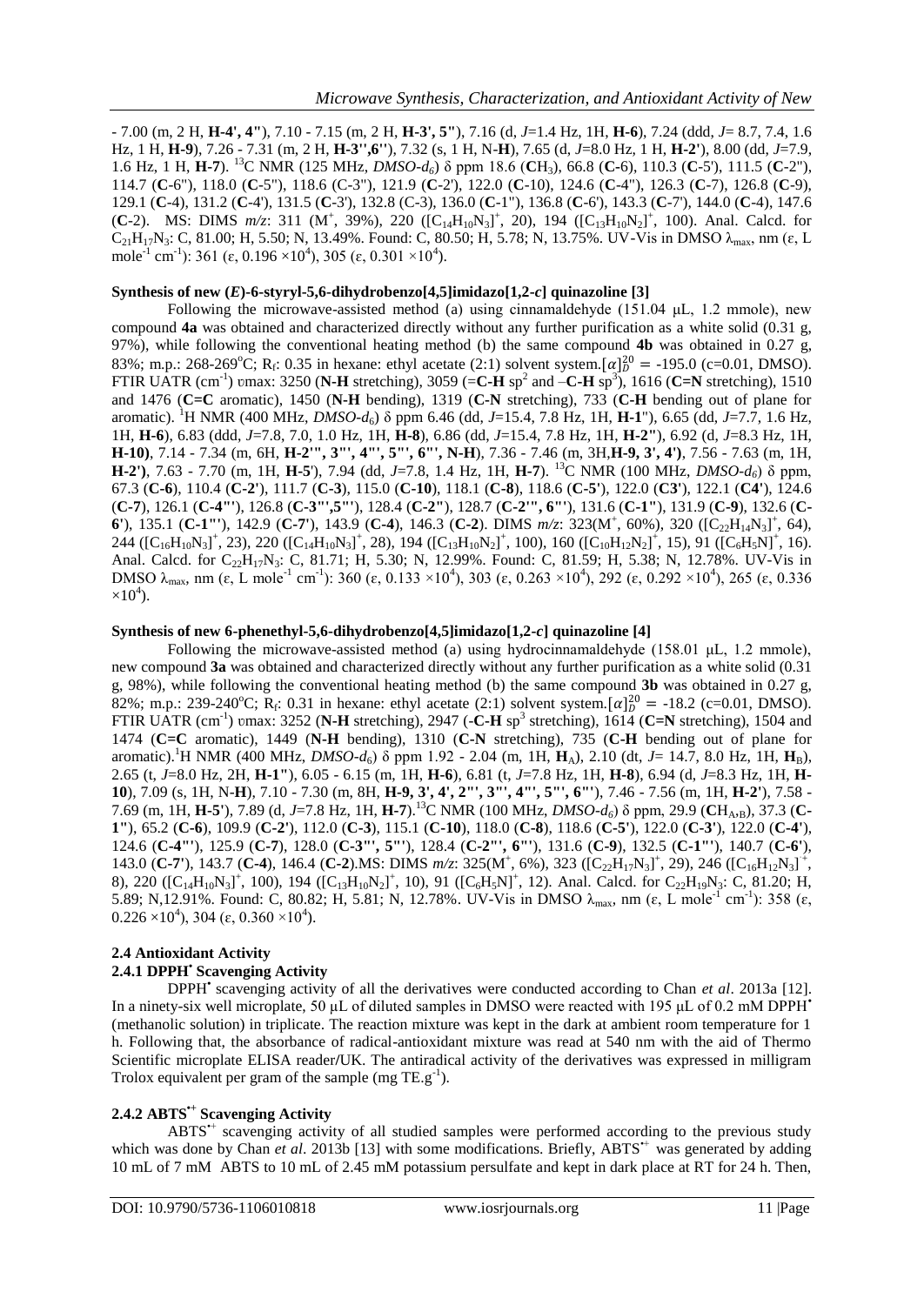ABTS<sup> $+$ </sup> solution was diluted to the absorbance of 1.40  $\pm$  0.05 at 734 nm at room temperature with the aid of UV-vis spectrophotometer (UV-1700, Shimadzu/Japan). Subsequently, 180 μL of ABTS<sup>++</sup> solution was added to 20 μL of samples in a ninety-six well microplate. After 1h of incubation at RT, the absorbance was recorded at 734 nm using microplates ELISA reader. The analysis was conducted in triplicates and the scavenging activity of the compounds were expressed in milligram trolox equivalent per gram of the sample (mg TE.g<sup>-1</sup>).

## **2.5 Statistical Analysis**

Antioxidant values were expressed as mean  $\pm$  SD of three replicates for all samples. The significant differences of the mean values were analyzed by one way ANOVA followed by Tukey HSD *posthoc* test at 95% confidence level for multiple comparison using Minitab 16 Statistical Analysis Software (Minitab Inc., State College, PA, USA). Values were considered to be statistically significant when  $p<0.05$ .

## **III. Results and Discussion**

## **3.1 Synthesis and Characterization**

Conventional reflux and microwave synthesis were used to synthesis the target compounds. 2-(2- Aminophenyl)-1*H*-benzimidazole was condensed with different aldehydes to produce dihydrobenzimidazoquinazoline derivatives. By using microwave-assisted method, the compounds were synthesized in excellent yield (92-98%) within very short reaction time (5-15 min.). Moreover, reaction time was reduced by 86-93% and the product percentage yield was increased by10-16% as summarized in Table 1. In addition, using of microwave condensation gave very pure products that can be used for characterization directly after simple filtration and rinse with suitable solvent without extra purification steps.

|                       | Table 1: Reaction time and % yield of dihydro-benzimidazoquinazoline [1-4] under conventional reflux and |
|-----------------------|----------------------------------------------------------------------------------------------------------|
| microways irradiation |                                                                                                          |

| <b>Compounds</b> | <b>Classical reflux</b> |      | Microwave<br>assisted |      | Yield<br>in<br><b>Increase</b><br>$(\%)$ |  | <b>Reaction</b><br><b>Decrease</b><br>in<br>time $(\frac{6}{9})$ MW/CR <sup>**</sup> |  |
|------------------|-------------------------|------|-----------------------|------|------------------------------------------|--|--------------------------------------------------------------------------------------|--|
|                  | Yield $(\%)$            | Time | Yield $(\%)$          | Time | $MW/CR^*$                                |  |                                                                                      |  |
|                  | 55                      | 180  | 92                    | 15   | 10                                       |  | 93                                                                                   |  |
|                  | 83                      | 190  | 96                    | 15   | 13                                       |  | 92                                                                                   |  |
|                  | 83                      | 35   | 97                    |      | $\overline{4}$                           |  | 86                                                                                   |  |
|                  | 82                      | 45   | 98                    |      | 16                                       |  | 89                                                                                   |  |

\*: Microwave over Classical Reflux increase in yield  $(\%)= MW$  yield  $(\%)$  – CR yield  $(\%)$ 

\*\*: Microwave over Classical Reflux decrease in reaction time=  $\frac{CR \, time - MW \, time}{CR \, time} \times 100$ 

The probable reaction mechanism is shown in Figure 3. the reaction started by activation of carbonyl group of analdehyde via protonation step, followed by the attacking of the nucleophilic amine on to the protonated carbonyl carbon to form the intermediate **III** which was then protonated under the acidic reaction conditions to produce carbinolamine intermediate **IV.**Carbinolamine was in equilibrium with iminium cation **V**  that formed by losing of water molecule. Presumably, the imine carbon was quite electrophilic and proceeded to react with the basic secondary amine of the benzimidazol ring to form a new ring after loss of a proton. Interestingly, the cyclized compound was obtained instead of the expected Schiff base **VI** under the same reaction conditions which means that the position of *ortho*amino group of the parent amine is the main reason behind cyclization process and benzimidazoquinazoline creation. Presumably, Schiff base could be the initial compound, but it react further to create benzimidazoquinazoline and this is applicable for all aldehydes. In the future, the R group in the amine can be changed to decrease its reactivity hoping to allow the isolation of the Schiff base compounds.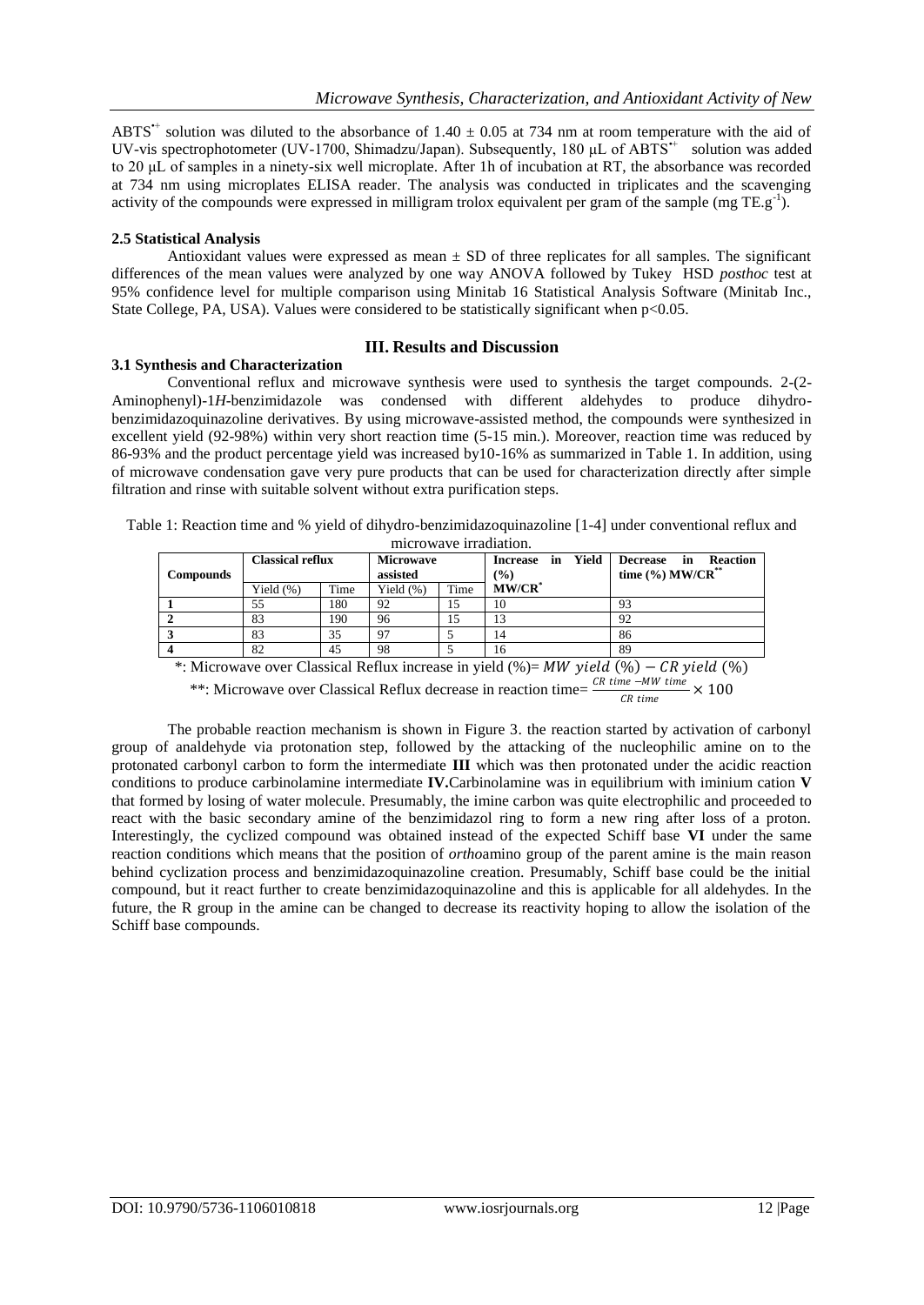

Figure 3: Plausible mechanism for formation of 6-substitutyl-5,6-dihydrobenzo[4,5]imidazo[1,2-*c*]quinazoline.

Characterization of dihydro-benzimidazoquinazolines 1-4 was performed using <sup>1</sup>H NMR, <sup>13</sup>C NMR, FTIR, GC-MS, UV-Vis spectroscopy, as well as elemental analysis. Table 2 summarizes the physical and elemental analysis of synthesized compounds. From the table, melting points results confirm the purity of the compounds since they melted within one to two degree Celsius which means that they were free from impurities. Moreover, the calculated CHN values were in agreement with the experimental results.

| <b>Compounds</b> | <b>Molecular</b>   | <b>Molecular</b> | Melting point $\mathrm{C}$ | Elemental analysis % found (calculated) |             |               |
|------------------|--------------------|------------------|----------------------------|-----------------------------------------|-------------|---------------|
|                  | Formula            | weight           |                            | % $C$                                   | %H          | $\%N$         |
|                  |                    |                  |                            |                                         |             |               |
|                  | $C_{28}H_{23}N_3O$ | 417.18           | 204-205                    | 80.60 (80.55)                           | 5.82(5.55)  | 9.95(10.06)   |
|                  | $C_{21}H_{17}N_3$  | 311.14           | 196-197                    | 80.50 (81.00)                           | 5.78(5.50)  | 13.75 (13.49) |
|                  | $C_{22}H_{17}N_3$  | 323.14           | 268-269                    | 81.59 (81.71)                           | 5.38(5.30)  | 12.78 (12.99) |
|                  | $C_{22}H_{19}N_3$  | 325.16           | 239-240                    | 80.82 (81.20)                           | 5.81 (5.89) | 12.78 (12.91) |

Table 2: Physical and elemental analysis of compounds [1-4].

The <sup>1</sup>H NMR spectra for all synthesized benzimidazoquinazoline displayed the most important resonances in the range of 7.09-7.49 ppm for the N-H proton and 6.05- 7.16 ppm for the proton H-6 (Table 3) which confirm the cyclisation process and formation of the new diazine ring instead of the expected Schiff base formation under the same reaction conditions. Furthermore, regarding a comparative point of view, dihydrobenzimidazoquinazoline compounds did not display any singlet peak in the range of 8.5-9 ppm for the – N=C-H azomethine distinctive functional group. All this evidence combined has confirmed that there is no Schiff base formation. Table3 summarizes the N-H and H-6 peak chemical shifts for all derivatives in this family. For the aliphatic derivative 4, there are another distinctive peaks specific for that compounds which are protons  $H_A$  and  $H_B$  which resonated as multiplet at 1.61-1.72 and doublet of triplet at 1.80 ppm. This is due tothe adjacency of aliphatic chain (sp<sup>3</sup>) to chiral center C-6 (Table 3). Figure 4 depict the <sup>1</sup>H NMR spectrum of compound **4**.

Table 3: Important protons and carbon in <sup>1</sup>H NMR and <sup>13</sup>C NMR spectra of dihydro-benzimidazoquinazolines [1-4].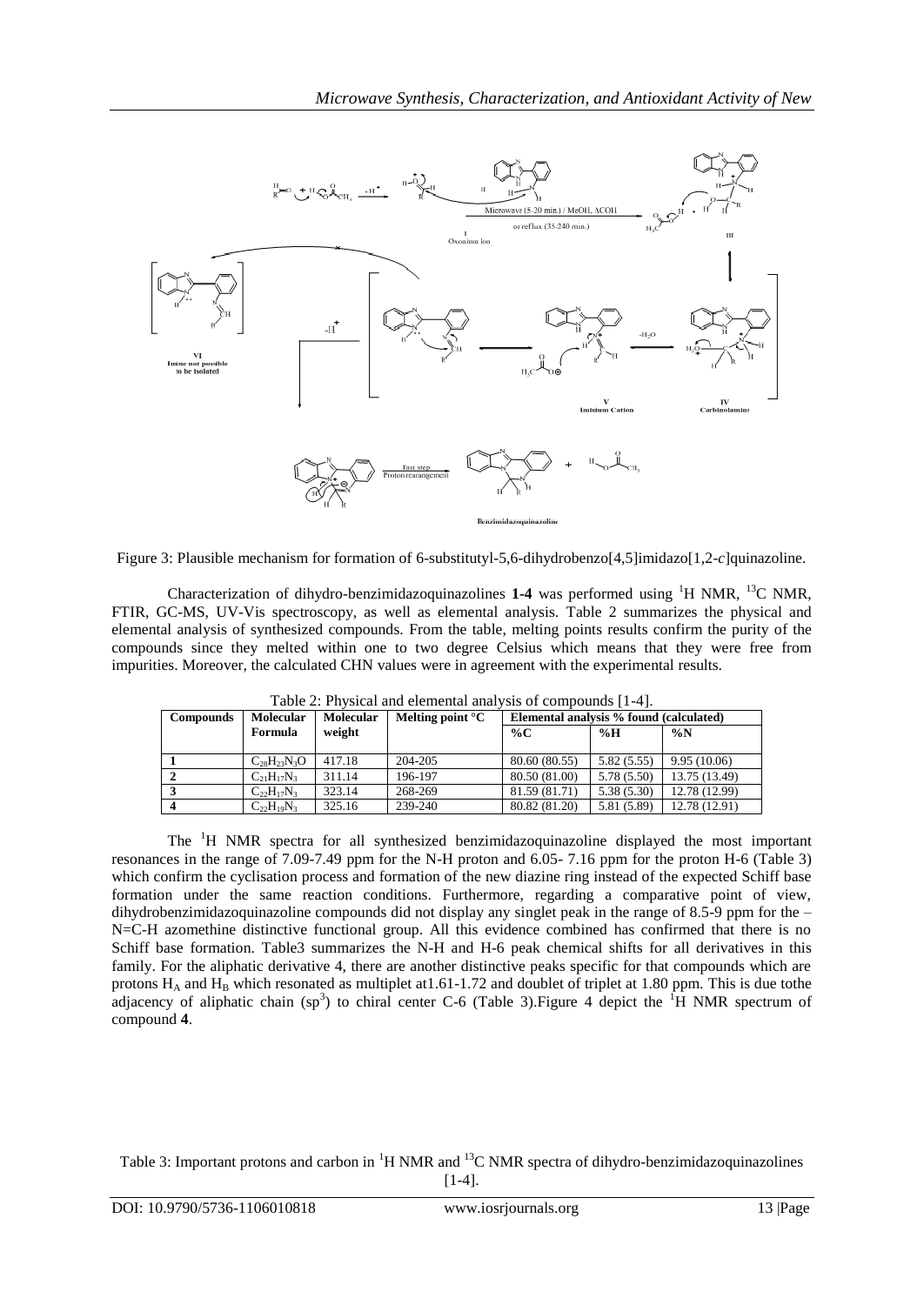|                         | <b>Compound</b> | Chemical shifts of ${}^{1}H$ and ${}^{13}$ C NMR ( $\delta$ ,ppm) |                          |                           |                          |      |  |
|-------------------------|-----------------|-------------------------------------------------------------------|--------------------------|---------------------------|--------------------------|------|--|
| $R=$                    |                 | $\mathbf{N}\text{-}\mathbf{H}$                                    | $H-6$                    | $\mathbf{H}_{\mathrm{A}}$ | $\mathbf{H}_{\text{B}}$  | C6   |  |
| $\mathbf{1}$            |                 | 7.49(s)                                                           | $6.89 - 6.92$ (m)        |                           |                          | 69.6 |  |
| $\overline{2}$          |                 | 7.32(s)                                                           | $7.16 (d,J=1.4)$         | $\overline{\phantom{a}}$  | $\overline{\phantom{a}}$ | 66.8 |  |
| $\overline{\mathbf{3}}$ |                 | 7.14 - 7.34 (overlap)                                             | 6.65 (dd, $J=7.7$ , 1.6) |                           |                          | 67.3 |  |
| $\overline{\mathbf{4}}$ |                 | 7.09(s)                                                           | $6.05 - 6.15$ (m)        | $1.61 -$<br>1.72          | 1.80                     | 65.2 |  |

- : not detected.



Figure 4: <sup>1</sup>H-NMR spectrum of 6-phenethyl-5,6-dihydrobenzo[4,5]imidazo[1,2-*c*]quinazoline [4].

The <sup>13</sup>CNMR spectra for those benzimidazoquinazolines showed the most significant peak in the aliphatic region between 65.2 ppm to 69.6 ppm assigned for C-6 in all benzimidazoquinazoline derivatives which affirm the cyclisation and formation of the target analogues. If not, the characteristic carbon peak for azomethine compounds (C=N) will appear at 165 to 170 ppm. Table 3 highlights the main carbons in the <sup>13</sup>CNMR spectra of the prepared benzimidazoquinazolines [1-4] with their chemical shifts. For instance, in benzimidazoquinazoline 4, C-6 peak appeared at 65.2 ppm. This compound also displayed another signals at different chemical shifts as shown in Figure 5.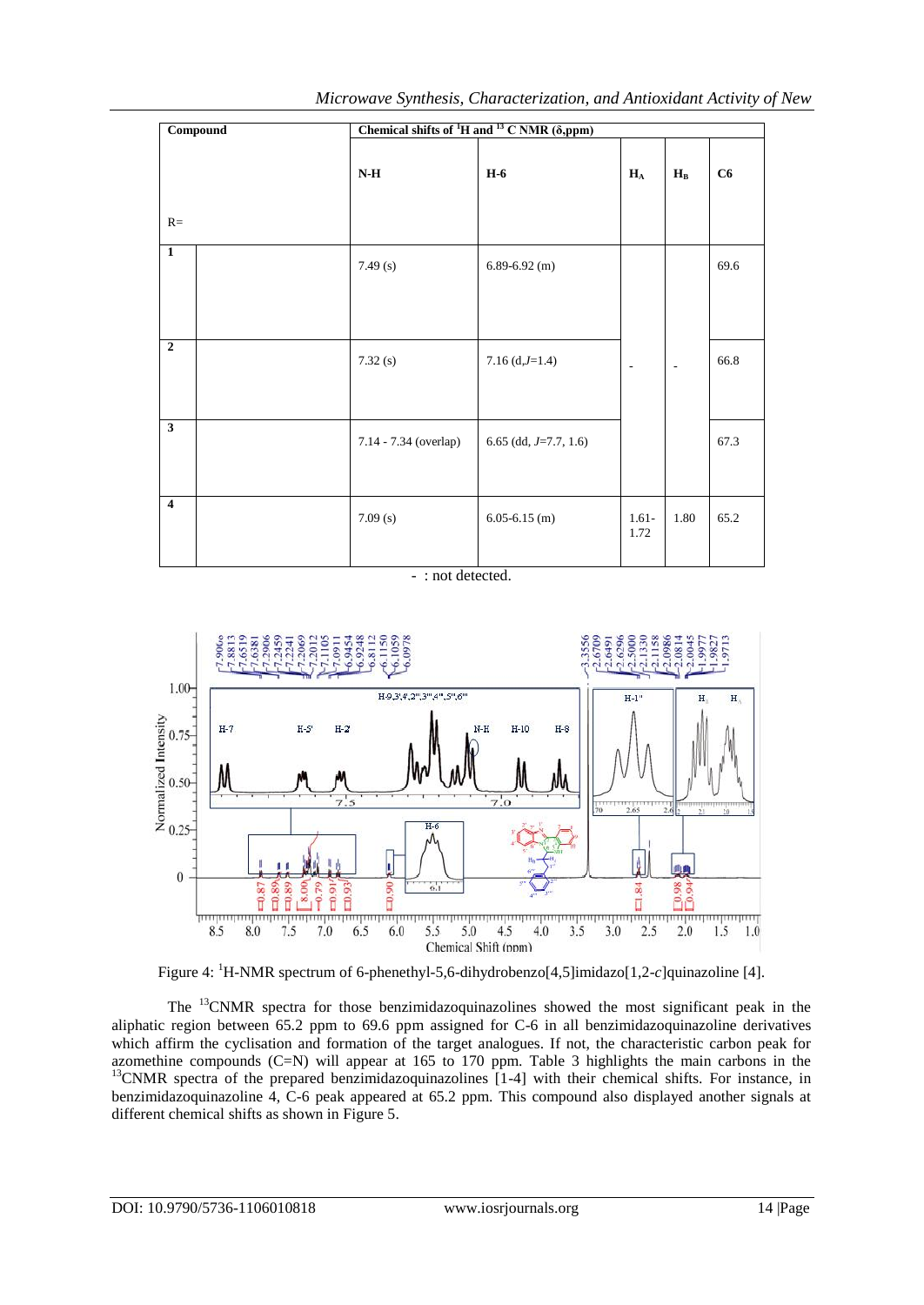

Figure 5: <sup>13</sup>C-NMR of 6-phenethyl-5,6-dihydrobenzo[4,5]imidazo[1,2-*c*]quinazoline [4].

The studied dihydro-benzimidazoquinazoline compounds were analyzed using Fourier Transform Infrared spectroscopy (FTIR) to identify what functional groups are present in each particular derivatives. FTIR spectra for all aromatic dihydro-benzimidazoquinazoline family exhibit the most important absorption bands around 3149-3252 and 1393-1476 cm-1 which belongs to **N-H** stretching and bending vibrations, respectively. These two bands prove that the secondary NH group of new diazine ring were formed. The most important functional group are summarized in Table 4. Figure 6 depicts the FTIR spectrum for compound 4.

| Compounds               | stretching<br>$\overline{H}$ | stretching<br>sp2<br>H | stretching<br>$\mathbf{s}\mathbf{p3}$<br><b>H-C-H</b> | stretching<br>乙 | stretching<br>aromatic | bending<br>H-H | stretching<br><b>NO</b> | stretching<br>$\frac{0}{\zeta}$ | aromatic<br>H<br>U |
|-------------------------|------------------------------|------------------------|-------------------------------------------------------|-----------------|------------------------|----------------|-------------------------|---------------------------------|--------------------|
|                         | 3188                         | 3103                   | 2956                                                  | 1614            | 1517                   | 1393           | 1305                    | 1250                            | 735                |
| $\overline{2}$          | 3149                         | 2928                   |                                                       | 1605            | 1476                   |                | 1277                    |                                 | 729                |
| 3                       | 3250                         | 3059                   |                                                       | 1616            | 1510, 1476             | 1450           | 1319                    |                                 | 733                |
| $\overline{\mathbf{4}}$ | 3252                         |                        | 2947                                                  | 1614            | 1504, 1474             | 1449           | 1310                    |                                 | 735                |

Table 4: Infraredfrequencies of the major functional groups.



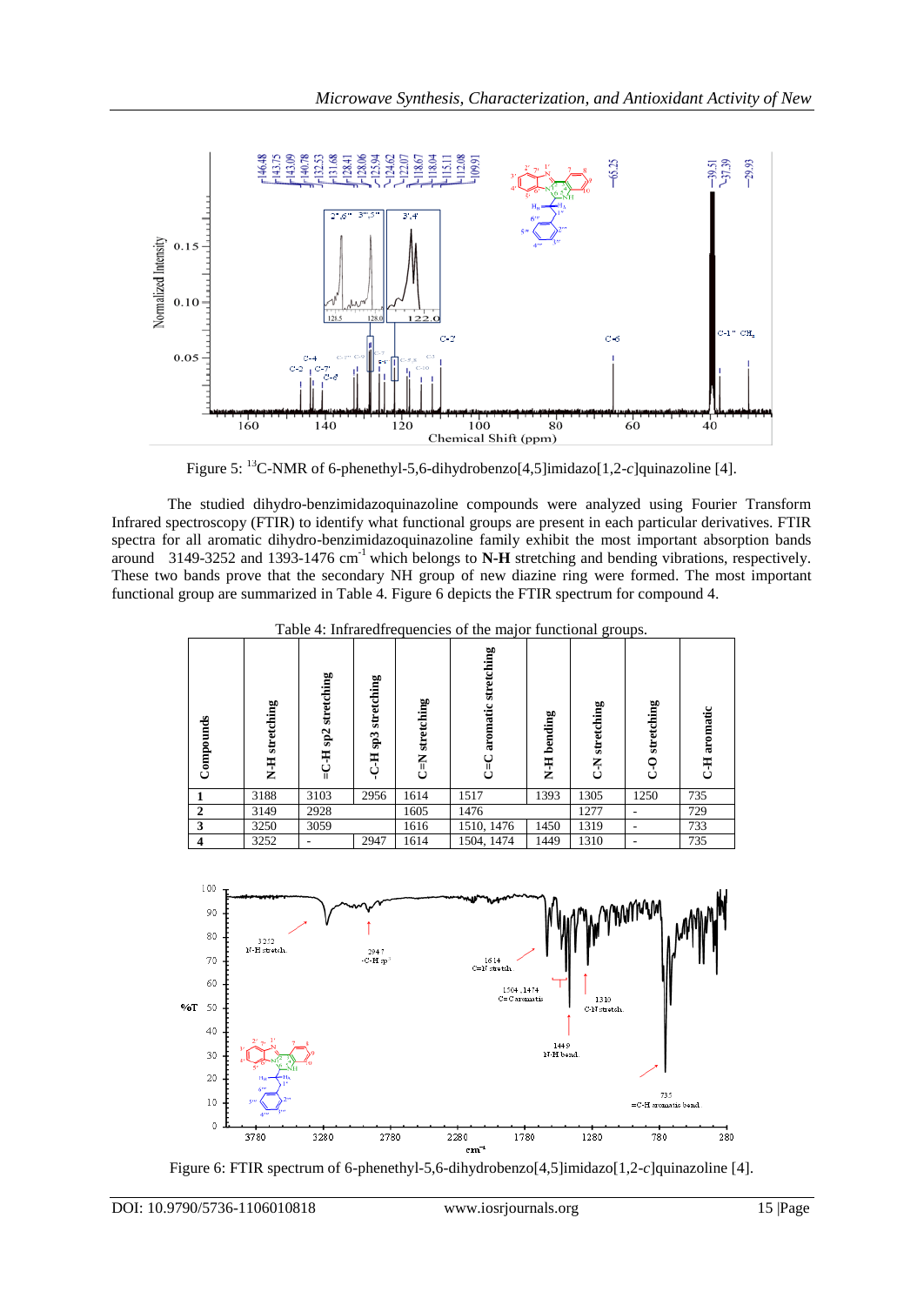Mass spectroscopy (GCMS) was also run for target compounds and the results revealed that the molecular weights of the compounds were equal to the theoretical molecular weight. For instance, the GCMS fragmentation spectrum is shown in Figure 7.



Figure 7: GCMS fragmentation spectrum of 6-phenethyl-5,6-dihydrobenzo[4,5]imidazo[1,2-*c*]quinazoline [4].

UV-Vis absorption for allbenzimidazoquinazolines were run at  $1X10^{-4}$  M in DMSO solvents and the results spectra showed that all of them got one to three bands in the range of 264 to 305 nm. This was due to theπ→π\* transitionsfrom the highest occupied molecular orbital (HOMO) to the lowest unoccupied molecular orbital (LUMO). In addition, there is a broad band appear at lower wavelength between 350-361 nm for  $n \rightarrow \pi^*$ transitions of non-bonding electrons. Figure 8 illustrates the UV-Vis spectrum of compound 4.



Figure 8: UV-Vis spectrum of 6-phenethyl-5,6-dihydrobenzo[4,5]imidazo[1,2-c]quinazoline [4].

## **3.2 Antioxidant Activity**

Antioxidant activity of studied compounds was evaluated by DPPH' and ABTS<sup>++</sup> as fast and reliable methods to determine the radical scavenging activity of dihydrobenzimidazoquinazolines. ABTS<sup>++</sup> scavenging activities for studied benzimidazoquinazolines were excellent with highest activity for compound **2**  $(923.18\pm47.28 \text{ mgTE} \cdot \text{g}^{-1})$ , Table 5. For DPPH' scavenging activities, they were moderate and lower than those of ABTS<sup>++</sup> with highest activity for derivative 2 as well (22.48±0.87 mgTE.g<sup>-1</sup>). Generally, ABTS<sup>++</sup>scavenging activities were better thanDPPH<sup>+</sup> due to the structure difference for the two radical. DPPH<sup>+</sup> is nitrogen center radical and this is the main obstacle for its reaction [14]. On the contrary, the ABTS<sup>\*+</sup>is not sterically hindered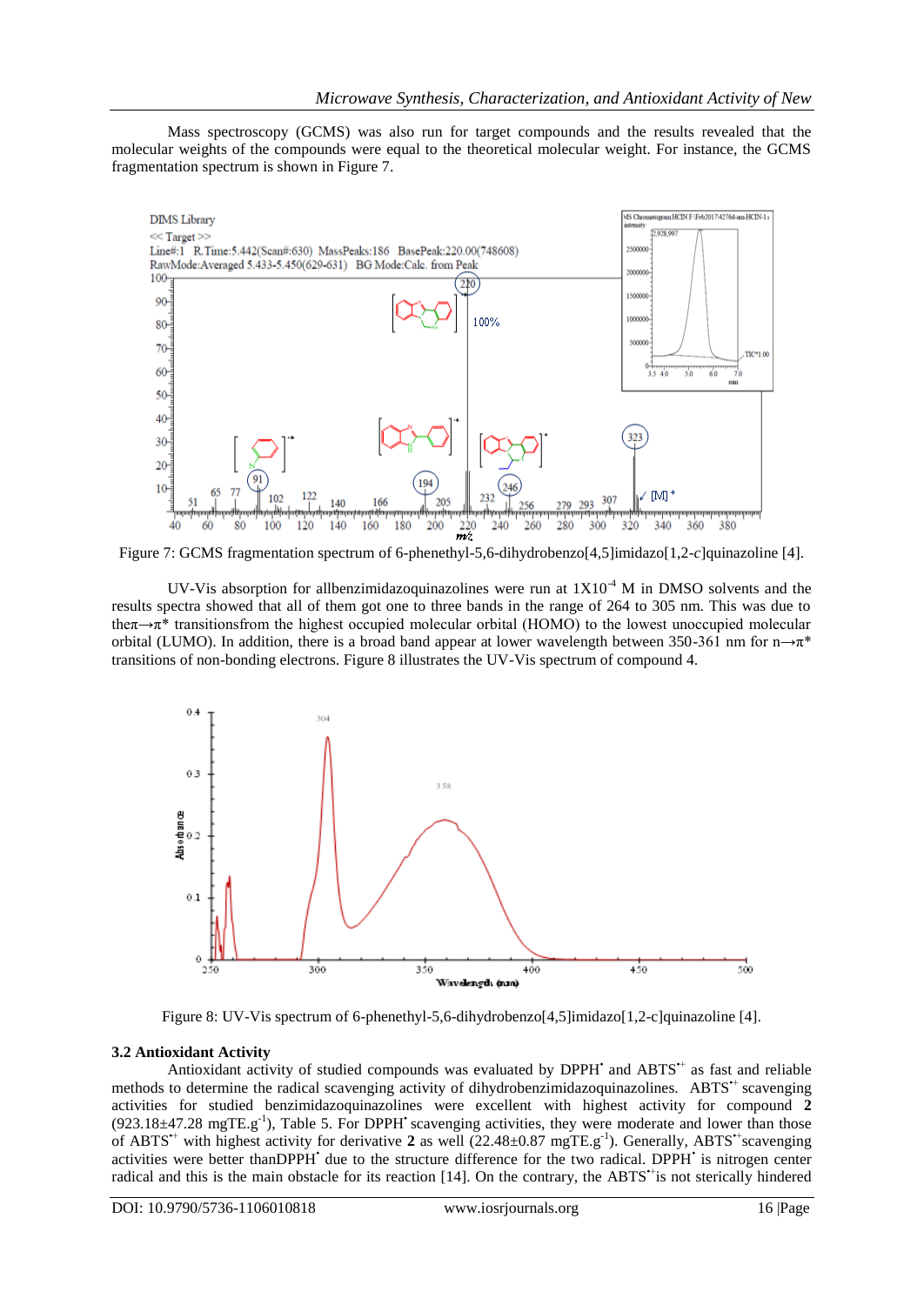compound and can easily react as a potent reductant. Review of previous literature disclose many of studies resulted with superiority of ABTS<sup>++</sup> on DPPH<sup>•</sup> scavenging activities for plant extracts as well as synthesized compounds [15-18].Therefore, compound 2 showed the best scavenging activities amongst all derivatives in both of the tests. Its reactivity could also be attributed to the electron donating by inductive effect (+I-effect) methyl group which can stabilize the formed radical after hydrogen atom donation to either DPPH' or ABTS".

|           | Scavenging activity (mg trolox equiv/g sample) |                             |                    |                             |  |  |  |  |
|-----------|------------------------------------------------|-----------------------------|--------------------|-----------------------------|--|--|--|--|
| Compounds | DPPH'                                          |                             | $ABTS^+$           |                             |  |  |  |  |
|           |                                                | Relative Standard Deviation |                    | Relative Standard Deviation |  |  |  |  |
|           | $Mean \pm SD$                                  | (RSD %)                     | $Mean \pm SD$      | (RSD %)                     |  |  |  |  |
|           | $13.27 \pm 1.93$                               | 10.54                       | $480.01 \pm 22.81$ | 4.75                        |  |  |  |  |
|           | $22.48 \pm 0.87$                               | 3.90                        | $923.18 + 47.28$   | 5.12                        |  |  |  |  |
|           | $13.95 \pm 0.33$                               | 2.36                        | $382.70 \pm 32.11$ | 8.39                        |  |  |  |  |
|           | $21.66 \pm 0.39$                               | .80                         | 613.46±40.74       | 6.64                        |  |  |  |  |

Table 5: DPPH and ABTS scavenging activities of compounds 1-4.

## **IV. Conclusion**

Four new 6-substituted-5,6-dihydrobenzo[4,5]imidazo[1,2-*c*]quinazoline compounds were successfully synthesized in excellent yield within few minutes using the microwave-assisted method. All studied benzimidazoquinazolines were very pure and characterized directly by spectroscopic and elemental analysis without any purification. The antioxidant activities for the compoundswere evaluated by two simple methods DPPH<sup>•</sup> and ABTS<sup>++</sup>. Some of the compounds show excellent antioxidant activity and these can be good candidate for further pharmaceutical applications.

#### **Acknowledgments**

All Authors thank Universiti Putra Malaysia for funding via IPS grant scheme. First Author is thankful to Ministry of Higher Education and Scientific research, as well as Al-Mustansiriya University, Baghdad, Iraq for PhD scholarship.

#### **References**

- [1]. Pang X., Chen C., Li M., & and Xi C. A concise and efficient synthesis of benzimidazo [1, 2- c] quinazolines through CuI-catalyzed intramolecular N-arylations. Beilstein J. Org. Chem. 2015; 11, 2365–2369.
- [2]. Li C., Zhang WT., and Wang X. CuI-Catalyzed C − N Bond Formation and Cleavage for the Synthesis of Benzimidazo[1,2 ‑ a ]quinazoline Derivatives. The Journal of Organic Chemistry, A–E. 2014.
- [3]. Gurvinder S., Maninderjit K., & and Mohan C. Benzimidazoles: The Latest Information on Biological Activities. International Research Journal of Pharmacy. 2013; 4(1), 82–87.
- [4]. Shen C., Wang L., Wen M., Shen H., Jin J., and Zhang P. Synthesis of Benzimidazo[1,2 ‑ c]quinazolines via Metal-Free Intramolecular C − H Amination Reaction. Industrial & Engineering Chemistry Research, A–E; 2016.
- [5]. Zayed M. F., and Hassan M. H. Synthesis and biological evaluation studies of novel quinazolinone derivatives as antibacterial and anti-inflammatory agents. Saudi Pharmaceutical Journal. 2014; 22, 157–162.
- [6]. Asif M. Chemical Characteristics , Synthetic Methods , and Biological Potential of Quinazoline and Quinazolinone Derivatives. International Journal of Medicinal Chemistry. 2014; 1–27.
- [7]. Wang D., and Gao F. Quinazoline derivatives : synthesis and bioactivities. Chemistry Central Journal. 2013; 7(95), 1–15.
- [8]. Desai N. C., Dodiya A., and Shihory N. Synthesis and antimicrobial activity of novel quinazolinone thiazolidine quinoline compounds. Journal of Saudi Chemical Society. 2013; 7, 259–267.
- [9]. Zhang M., Dai ZC., Qian SS., Liu JY., Xiao Y., Lu AM., Zhu HL., Wang JX., and Ye Y. Design, Synthesis, Antifungal, and Antioxidant Activities of (E) – 6-((2- Phenylhydrazono)methyl)quinoxaline Derivatives. Journal of Agricultural and Food Chemistry. 2014; 62, 9637–9643.
- [10]. Negi A., Alex J. M., Amrutkar S. M., Baviskar A. T., Joshi G., Singh S. Banerjee U. C., and Kumar R. Imine/amide–imidazole conjugates derived from 5-amino-4-cyano- N1-substituted benzyl imidazole: Microwave-assisted synthesis and anticancer activity via selective topoisomerase-II-a inhibition. Bioorg Med Chem. 2015; 23, 5654-5661.
- [11]. Kapoor P., Fahmi N., and Singh R. V. Microwave assisted synthesis, spectroscopic, electrochemical and DNA cleavage studies of lanthanide(III) complexes with coumarin based imines. Spectrochimica Acta Part A. 2011; 83, 74– 81.
- [12]. Chan K. W., Khong N. M. H., Iqbal S., Mansor S. M., and Ismail M. Defatted kenaf seed meal (DKSM): Prospective edible flour from agricultural waste with high antioxidant activity. LWT - Food Science and Technology. 2013a; 53(1), 308–313.
- [13]. Chan K.W., Khong N. M. H., Iqbal S., and Ismail M. Isolation and antioxidative properties of phenolics-saponins rich fraction from defatted rice bran. Journal of Cereal Science. 2013b; 57, 480–485.
- [14]. Lahsasni S. A., Al Korbi F., H., and Aljaber N. A. Synthesis , characterization and evaluation of antioxidant activities of some novel chalcones analogues. Chemistry Central Journal. 2014; 8(32), 1–10.
- [15]. Tana W., Li Q., Zhou T., Chen Q., Wang G., Dong F., and Guo Z. Synthesis and antioxidant ability of 6,60-diamino-6,60 dideoxytrehalose. Bioorganic Chemistry. 2017; 74, 66–71.
- [16]. Peglow TJ, Schumacher RF, Cargnelutti R, Reis AS, Luchese C, Wilhelm EA, and Perin G. Preparation of bis ( 2-pyridyl ) diselenide derivatives : Synthesis of selenazolo [5, 4-b] pyridines and unsymmetrical diorganyl selenides , and evaluation of antioxidant and anticholinesterasic activities. Tetrahedron Lett. 2017;58: 3734–8.
- [17]. Foo C. F., Yusoff F. M., Ismail M., Basri M., Chan K. W., Khong N. M. H., and Yau S. K. Production of fucoxanthin-rich fraction ( FxRF ) from a diatom , Chaetoceros calcitrans ( Paulsen ) Takano 1968. Algal Research. 2015; 12, 26–32.